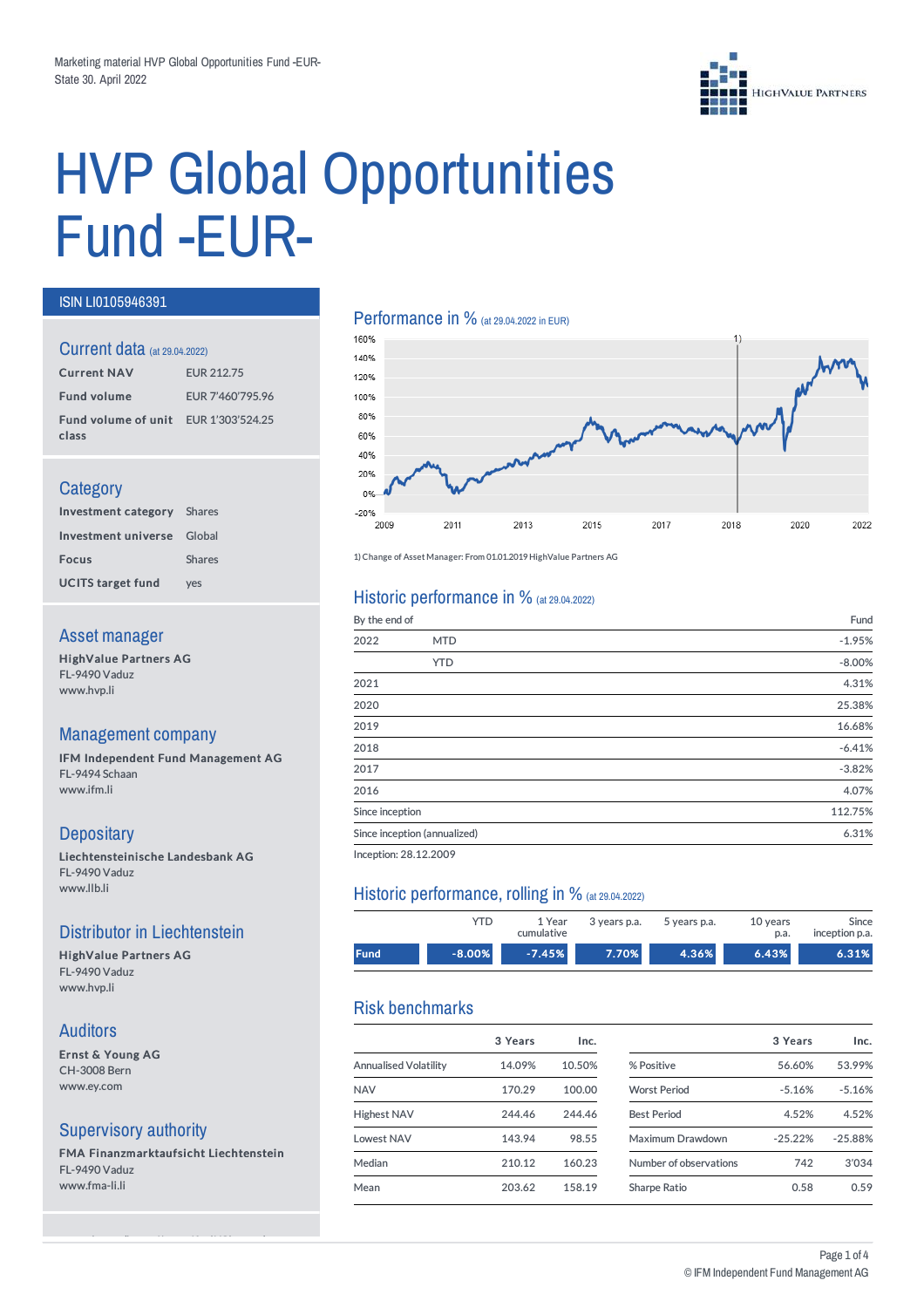# **HIGHVALUE PARTNERS**

# Fundportrait

| <b>Fund name</b>                                     | <b>HVP Global</b><br><b>Opportunities Fund -</b><br>EUR- |
|------------------------------------------------------|----------------------------------------------------------|
| Unit class                                           | -EUR-                                                    |
| <b>Accounting currency EUR</b><br>of the (sub-) fund |                                                          |
| <b>Reference currency</b><br>of the unit class       | <b>EUR</b>                                               |
| Legal form                                           | unit trust                                               |
| <b>Fund type</b>                                     | <b>UCITS</b>                                             |
| Close of accounting 31.12<br>year                    |                                                          |
| Launch date                                          | 28.12.2009                                               |
| Initial issue price                                  | <b>EUR 100.00</b>                                        |
| Use of proceeds                                      | reinvested                                               |
|                                                      |                                                          |

# **Fund charges**

| Issue premium                                                           | max.3%              |
|-------------------------------------------------------------------------|---------------------|
| Redemption charge 0%                                                    |                     |
| <b>Redemption charge</b> max. 0.25%<br>credited to the fund's<br>assets |                     |
| <b>Management fee</b>                                                   | max. 1.25%          |
| <b>Performance fee</b>                                                  | 15.00%              |
| Hurdle rate                                                             | 7.50%               |
| High watermark                                                          | ves                 |
| <b>OGC/TER1</b>                                                         | 2.02%               |
| TER <sub>2</sub>                                                        | 2.42%               |
| <b>OGC/TER at</b>                                                       | 31.12.2021          |
| <b>SRRI</b> according to<br>KIID<br>01.01.2022                          | 1  2  3  4  5  6  7 |

# Key figures

| <b>ISIN</b>      | LI0105946391      |
|------------------|-------------------|
| Security number  | 10594639          |
| <b>Bloomberg</b> | <b>HAMGEUR LE</b> |
| <b>WKN</b>       | A0YHF5            |

# Publication / Internet

www.ifm.li www.lafv.li www.fundinfo.com

# Top-10 positions (at 29.04.2022)

| Company                                                          | <b>Sector</b>             | Country                       | <b>Weightings</b> |
|------------------------------------------------------------------|---------------------------|-------------------------------|-------------------|
| 0.000% Poseidon Finance<br>01.02.2025                            | Various industries        | China                         | 5.84%             |
| 3.000% PB Issuer 10.12.2025                                      | Transportation            | <b>British Virgin Islands</b> | 5.34%             |
| 3.750% Va-Q-Tec 30.11.2025                                       | Machines / Tool-making    | Germany                       | 5.31%             |
| 0.000% Xiaomi Best Time<br>International 17.12.2027              | <b>Electronics</b>        | Hongkong                      | 4.29%             |
| 1.500% Bharti Airtel 17.02.2025 Telecommunications               |                           | India                         | 4.26%             |
| 2.750% Cathay Pacific Finance III Airlines<br>Limited 05.02.2026 |                           | Hongkong                      | 3.36%             |
| 3.375% Lenovo Group<br>24.01.2024                                | Computer / Hardware       | Hongkong                      | 3.20%             |
| Swiss Re AG                                                      | Insurance                 | Switzerland                   | 3.15%             |
| 3.500% MBT Systems<br>08.07.2027                                 | <b>Financial services</b> | Germany                       | 2.77%             |
| 1.500% Luye Pharma Group<br>09.07.2024                           | Pharmaceuticals           | China                         | 2.58%             |
| Total                                                            |                           |                               | 40.10%            |

Country

■ Switzerland 22.07 % ■ China 18.27 % Germany 13.24% **Hong Kong 13.11%** ■ Diverse other countries 9.60 % ■ other 7.59 % Japan 4.49% ■ United States of America 4.25 % **Cayman Islands** 4.05 % ■ Liquidity 3.33 % Total 100.00 %

#### **Countries** (at 29.04.2022)



#### Industries (at 29.04.2022)

| 1. Industrial                    | 21.44 % |
|----------------------------------|---------|
| 2. Consumer (non-cyclical)       | 15.79 % |
| 3. Communications                | 12.50 % |
| 4. Financial services            | 12.39 % |
| 5. Various industries            | 9.60%   |
| 6. Consumer (cyclical)           | 9.43%   |
| 7. Technology                    | 8.30%   |
| 8. Commodities / Semi-fin. goods | 4.30 %  |
| 9. Liquidity                     | 3.33 %  |
| 10. other                        | 2.91%   |

# Currencies (at 29.04.2022)

| <b>Currency</b> | Weightings |
|-----------------|------------|
| <b>USD</b>      | 31.20%     |
| <b>CHF</b>      | 29.06%     |
| <b>HKD</b>      | 21.65%     |
| <b>EUR</b>      | 11.80%     |
| other           | 6.29%      |
| Total           | 100.00%    |

#### Investment categories (at 29.04.2022)

| Investment category | Weightings |
|---------------------|------------|
| Equity              | 54.10%     |
| Convertible bonds   | 37.25%     |
| other               | 8.64%      |
| Total               | 100.00%    |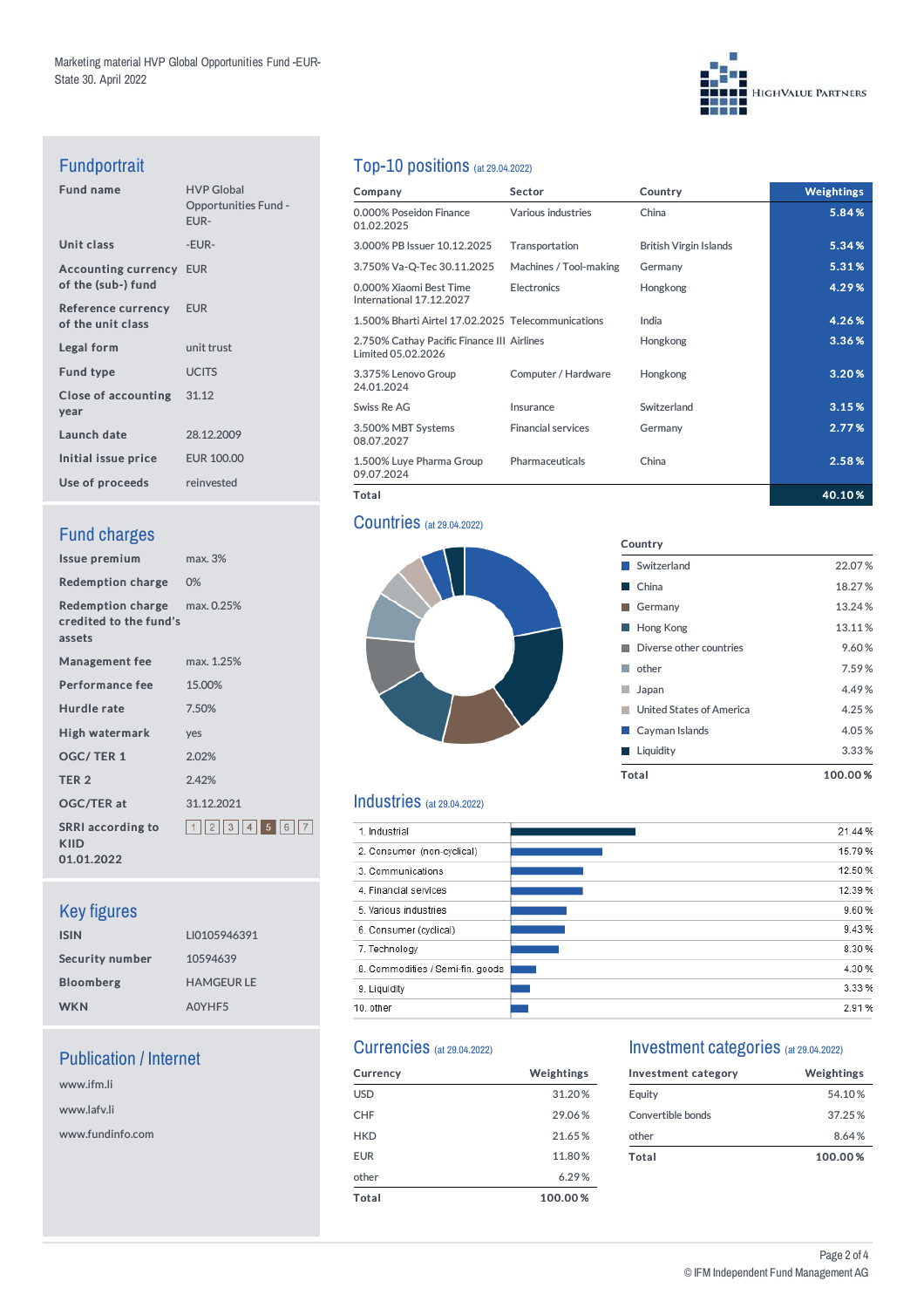

# Procedural information

| Valuation<br>interval                       | daily                                                       |
|---------------------------------------------|-------------------------------------------------------------|
| <b>Valuation day</b>                        | Daily, Monday to Friday                                     |
| Acceptance<br>deadline for<br>subscriptions | Day prior to valuation day by<br>no later than 4.00pm (CET) |
| Acceptance<br>deadline for<br>redemptions   | Day prior to valuation day by<br>no later than 4.00pm (CET) |
| Minimum<br>investment                       | 1 unit                                                      |
| Value date                                  | $T + 3$                                                     |

# Representative in Switzerland

LLB Swiss Investment AG Claridenstrasse 20 CH-8002 Zürich T +41 58 523 96 70 www.llbswiss.ch

# Paying agent in Switzerland

Helvetische Bank AG Seefeldstrasse 215 CH-8008 Zürich T +41 44 204 56 00 www.helvetischebank.ch

# Facility agent Germany

IFM Independent Fund Management AG Landstrasse 30 FL-9494 Schaan T +4232350450 info@ifm.li www.ifm.li

# **Contact and information agent Austria**

Erste Bank der österreichischen Sparkassen AG Am Belvedere 1 AT-1100 Wien T +43 5 01 00 20 11 1 www.sparkasse.at

# Risk/return diagram (Since inception)<br>8.00%



# Historic performance in % (at 29.04.2022)



Inception: 28.12.2009

#### **Distribution**

| Distribution to private investors      | LI. DE. AT. CH |
|----------------------------------------|----------------|
| Distribution to professional investors | LI. DE. AT. CH |
| <b>Sales restrictions</b>              | <b>USA</b>     |

# Other share classes

| HVP Global Opportunities Fund - CHF- | reinvested | <b>HAMGCHF</b> | LI0105946334 |
|--------------------------------------|------------|----------------|--------------|
|                                      |            |                |              |